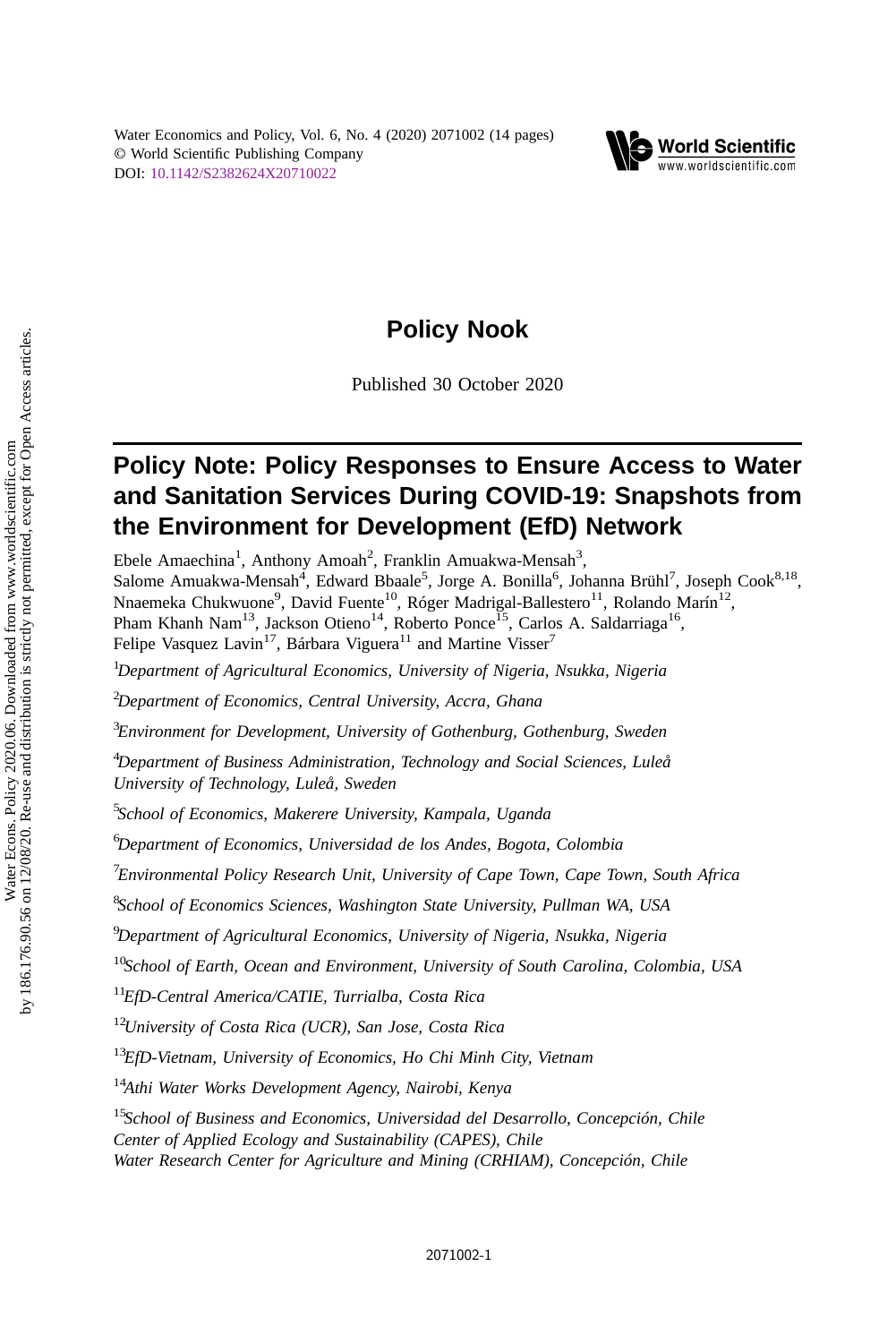E. Amaechina et al.

 $^{16}$ Department of Economics, Universidad Nacional de Colombia - Sede Medellín, Colombia

 $17$ School of Business and Economics, Universidad del Desarrollo, Concepción, Chile Center of Applied Ecology and Sustainability (CAPES), Chile Center for Climate and Resilience Research (CR2), Santiago, Chile <sup>18</sup>joe.cook@wsu.edu

This policy note provides a snapshot of water and sanitation measures implemented by governments in response to the COVID-19 pandemic in 14 countries in the Global South: Costa Rica, El Salvador, Guatemala, Honduras, Nicaragua, Chile, Colombia, Ghana, Kenya, Nigeria, Panama, South Africa, Uganda and Vietnam. We find that many countries have taken action to stop utility disconnections due to non-payment. With the exception of Ghana and Vietnam, few countries are instituting new water subsidy programs, and are instead choosing to defer customers' bills for future payment, presumably when the pandemic recedes and households will be able to pay their bills. It is easier for the utilities' COVID-relief policies to target customers with piped connections who regularly receive bills. However, the situation for unconnected households appears more dire. Some countries (e.g., Ghana, Kenya, South Africa and Uganda) are attempting to provide unconnected households temporary access to water, but these households remain the most vulnerable. This health crisis has accentuated the importance of strong governance structures and resilient water service providers for dealing with external health, environmental and economic shocks.

Keywords: COVID 19; water supply and sanitation; subsidies; customer assistance programs;

### 1. Introduction

Access to high-quality water supply and sanitation services is more critical than ever. In addition to recommendations on quarantines, masks and social distancing, the WHO recommends handwashing with soap under running water for a minimum of 20 s and adhering to general sanitation as the main protocols in reducing the spread of the COVID-19 ([Cohen and Kupferschmidt 2020](#page-11-0); [WHO and UNICEF 2020\)](#page-13-0). In a joint statement, many world leaders agreed that water, sanitation and hygiene, coupled with social distancing are essential to prevent the spread of  $COVID-19<sup>1</sup>$ 

However, access to high-quality water and sanitation services remains low in many developing and emerging economies (WHO and UNICEF 17, JMP 2020 – see Table [1](#page-2-0)). The coverage of people with handwashing facilities in the Global South is low due to shortages of water ([Amuakwa-Mensah](#page-11-0) et al. [2020\)](#page-11-0) as well as managerial and financial challenges. Although it is possible that the pandemic will spur an acceleration of efforts to increase access to services and improve service quality, most water professionals and policymakers have so far focused on

<sup>&</sup>lt;sup>1</sup>https://www.government.se/statements/2020/05/water-sanitation-and-hygiene-world-leaders-call-toaction-on-covid-19/.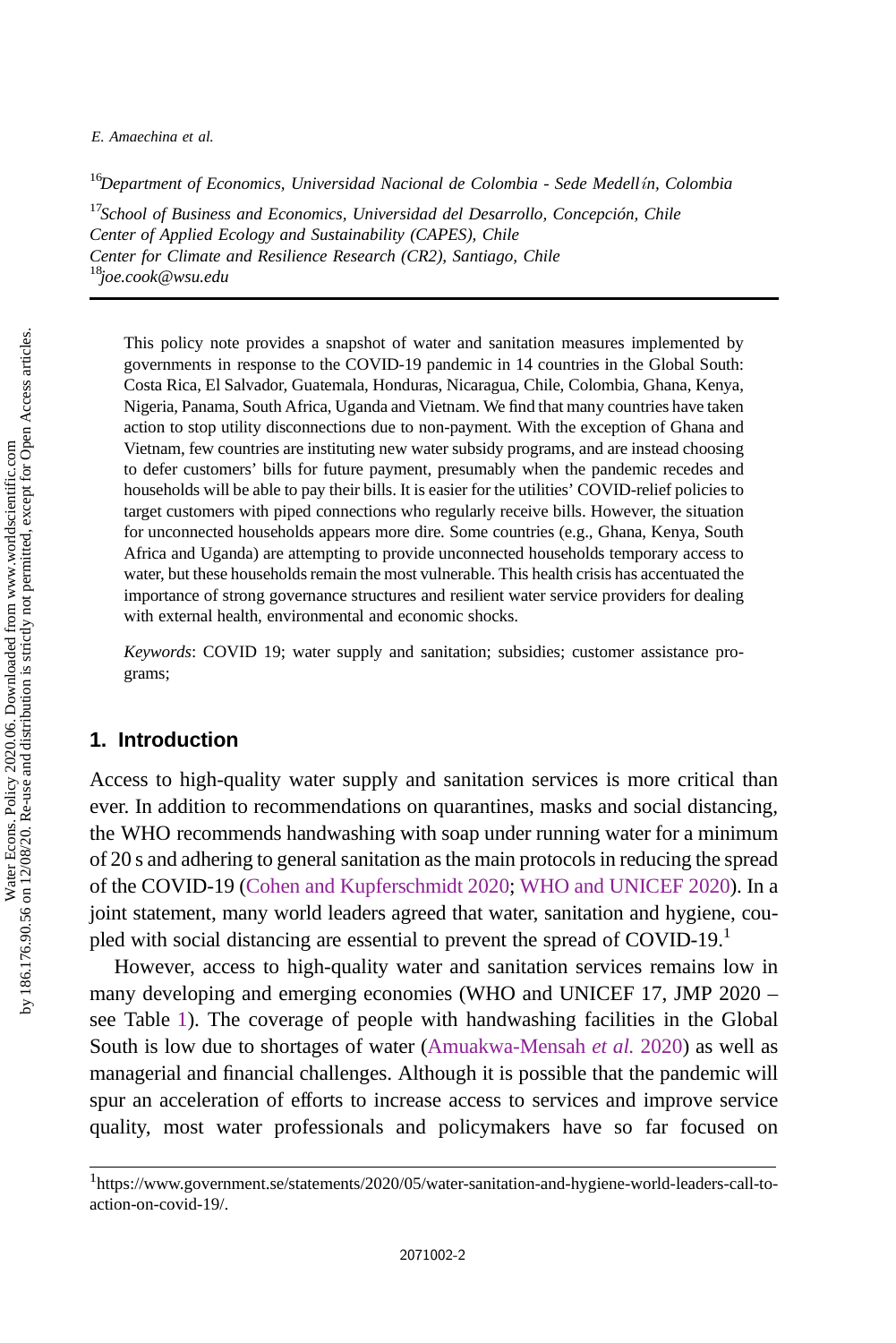<span id="page-2-0"></span>Policy Note: Policy Responses to Ensure Access to Water and Sanitation Services during COVID-19

|                  |                                     | % Population With Access                            |                        |                                                       |
|------------------|-------------------------------------|-----------------------------------------------------|------------------------|-------------------------------------------------------|
| Country          | Basic or<br>Safely-Managed<br>Water | Basic or<br>Safely-Managed<br>Hygiene (Handwashing) | Basic or<br>Sanitation | Safely-Managed % Urban Population<br>With Piped Water |
| Central America* | 94                                  | $84**$                                              | 82                     | 96                                                    |
| Chile            | 99.8                                |                                                     | 100                    | 99.7                                                  |
| Colombia         | 97                                  | 65                                                  | 90                     | 95                                                    |
| Ghana            | 81                                  | 41                                                  | 19                     | 40                                                    |
| Kenya            | 59                                  | 25                                                  | 29                     | 62                                                    |
| Nigeria          | 71                                  | 42                                                  | 39                     | 15                                                    |
| South Africa     | 93                                  | 44                                                  | 76                     | 98                                                    |
| Uganda           | 49                                  | 21                                                  | 18                     | 53                                                    |
| Vietnam          | 95                                  | 86                                                  | 84                     | 81                                                    |

Table 1. WASH Indicators in Selected EfD Center Countries

Source: Joint Monitoring Programme 2020 and World Development Indicator (WDI). Accessed July 2020 via https://washdata.org/data/household/.

*Notes*:  $* =$  average for the countries of Costa Rica, El Salvador, Guatemala, Honduras, Nicaragua and Panama. \*\*data available only for Guatemala and El Salvador.

preventing the situation from worsening. As we describe, they have done this primarily by forbidding disconnections for non-payment.

Lockdowns and extended restrictions on movement have triggered social and economic crises (Loayza and Pennings 2020), and many governments are trying to cushion the financial blow to struggling households. Since most developing and emerging economies lack systems to provide direct economic relief (e.g., cash payments or employment support) to their citizens, some have resorted to providing discounts or delayed payments on electricity and water bills.

This policy note leverages the global footprint of the Environment for Development (EfD) network to provide a snapshot of actions governments in the Global South are taking to maintain and improve access to water and sanitation services during the COVID-19 pandemic.<sup>2</sup> We have done our best to provide accurate and timely information, but we caution readers that the situation is developing rapidly.

 ${}^{2}$ EfD is a network of environmental economics research centers addressing the world's most pressing environmental and development challenges. EfD contributes to evidence-based domestic and international policies for poverty reduction, environmental and resource management, and climate change impacts in the Global South through integrated capacity development, research and policy engagement. EfD centers are hosted by leading local academic research institutions in 15 countries across the world. For more information, see https://www.efdinitiative.org.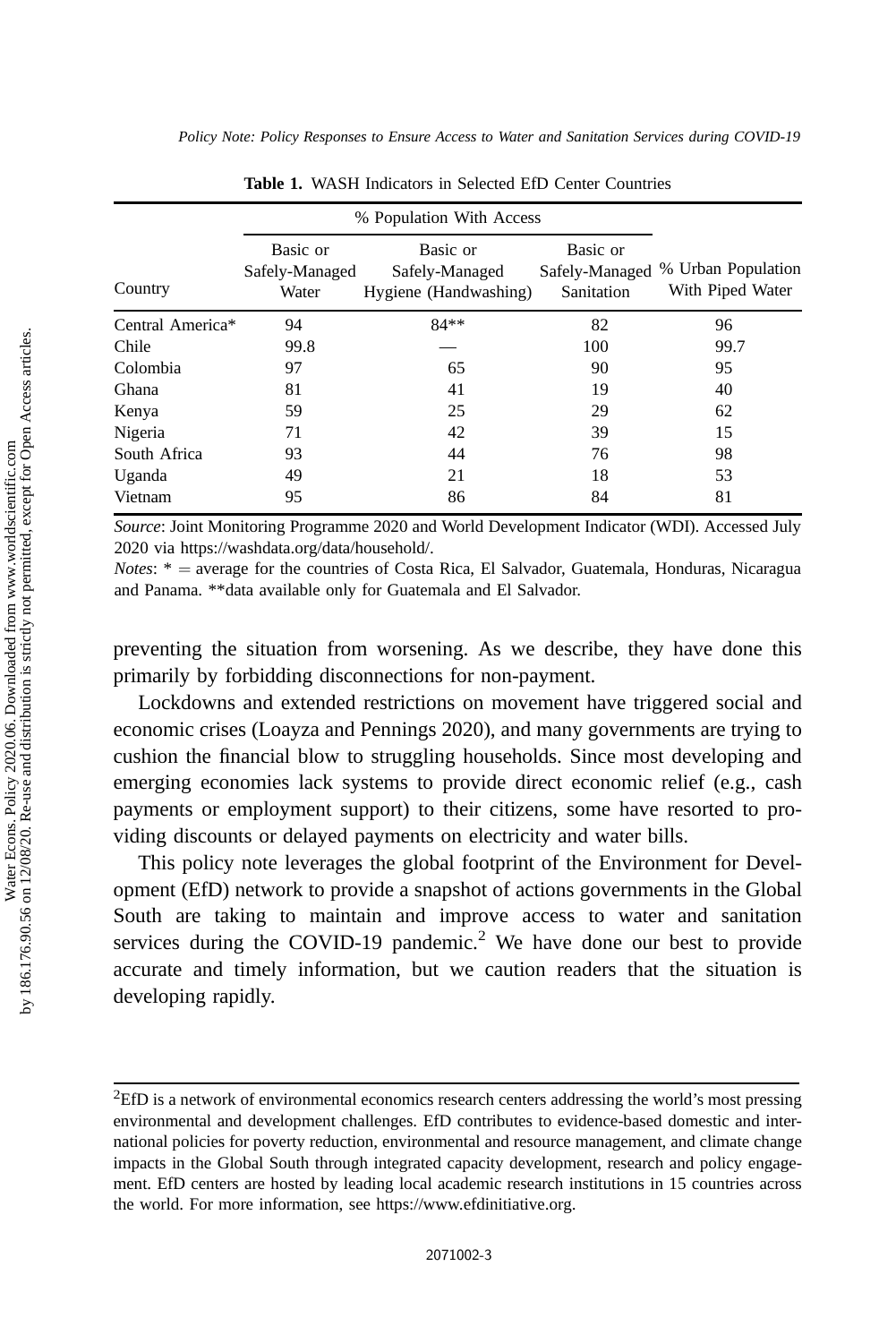# 2. Government Water and Sanitation Policy Responses to COVID-19 Pandemic by Country

# 2.1. Central America (Costa Rica, El Salvador, Guatemala, Honduras, Nicaragua)

Except for Nicaragua, countries in Central America adopted various measures to maintain and improve access to water and sanitation services during the COVID-19 pandemic (see Table [2](#page-4-0)). For instance, in Costa Rica, Decree 076-S urged urban and rural water providers to stop disconnections and to reestablish water services in disconnected households during the pandemic emergency (since March 22), regardless of whether the customer had an outstanding bill. This policy applies throughout the pandemic emergency and any payment arrangement must be started only after the official end of the emergency.

Although measures like this are important to foster universal access to safe water, the impacts of such measures on the financial health of water providers will likely be negative. An exploratory study conducted by the government of Costa Rica on 219 rural water providers has shown that although default rates are generally low (less than 10%), there was an increase in defaults from February to April 2020, most likely associated with the economic crisis caused by COVID-19. If defaults increase in the future, this might jeopardize the financial viability of rural water provision services, and delay preventive and corrective infrastructure investments ([Madrigal](#page-12-0) et al. [2020](#page-12-0)).

In addition to policies to help those connected to the piped water network, there were also initiatives from governmental and non-governmental organizations to provide water free of charge (typically from tanker trucks) for those unconnected to a piped water network. We find evidence of this in Costa Rica, El Salvador, Guatemala and Honduras.

### 2.2. Chile

As part of the President's declaration of a state of catastrophe (March 19, 2020), the government implemented several measures related to the water supply sector. First, the government requested that utilities help customers, including reconnecting socioeconomically vulnerable customers who had unpaid water bills. From March until the end of September, the country's largest water utility (Aguas Andina, serving Santiago) delayed water bills for 190,000 households. However, the utility has stipulated that accumulated water bills must still be repaid.

Chile has an existing water subsidy scheme (Contreras and Gomez-Lobo 2019). The existing program covers between  $15-85%$  of the cost of the first  $15 \text{ m}^3$  per month of water and sewer services for households in the bottom four deciles of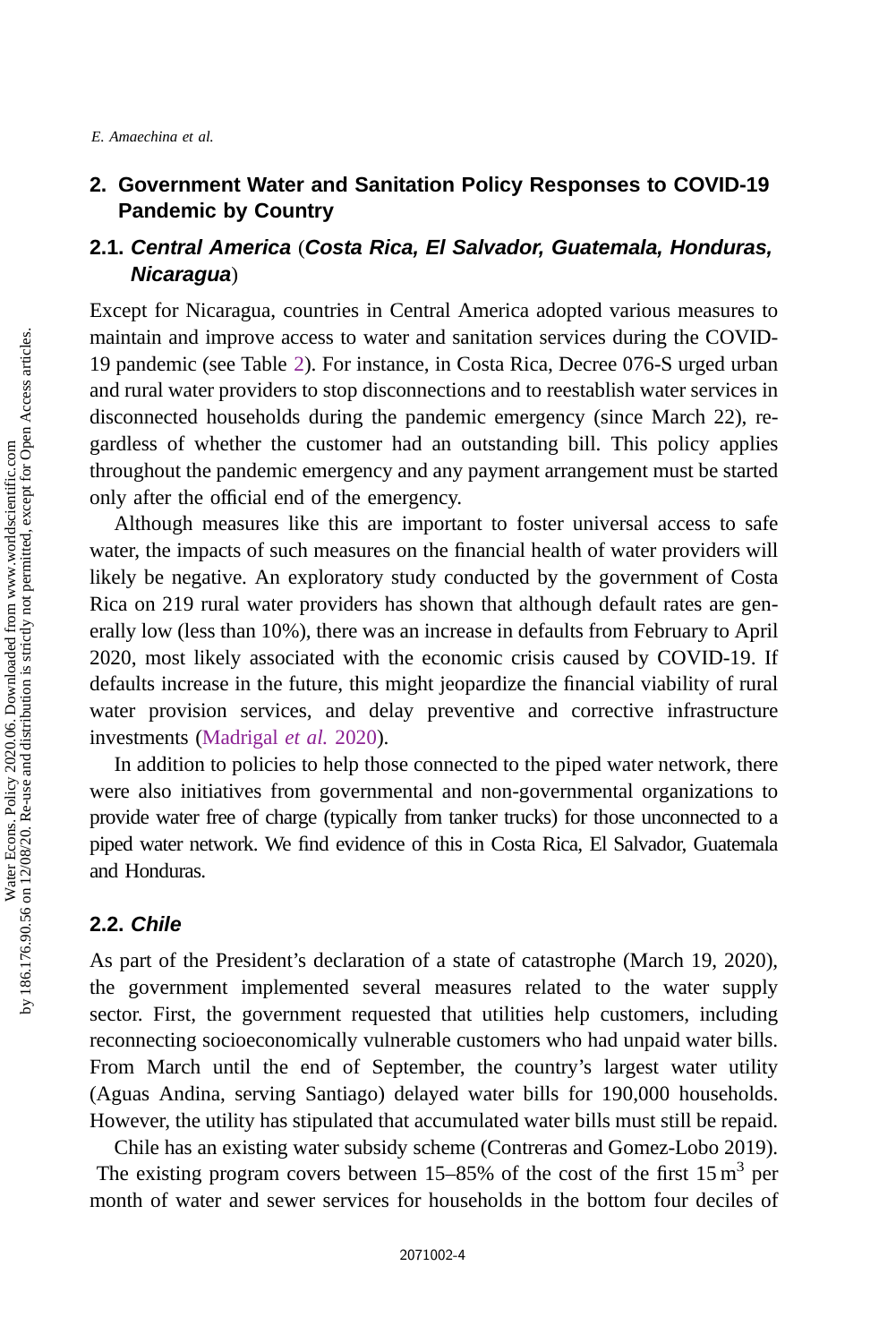| a una and distribution is structly not parmitted avecant for Linen Accos arral<br>i<br>ì<br>-<br>-<br>-<br>مطلعتهم كد<br>nsm mm asn-<br>$20113.1$ and $1011$ and $401$ and $401$<br>$\sim$ $\sim$ $\sim$ $\sim$ $\sim$ $\sim$<br>he 196.176.00 56 on 12/09/20 <b>D</b> s.<br>$-2$ $-2$ $-2$ $-2$ $-2$ $-2$ |
|------------------------------------------------------------------------------------------------------------------------------------------------------------------------------------------------------------------------------------------------------------------------------------------------------------|
|------------------------------------------------------------------------------------------------------------------------------------------------------------------------------------------------------------------------------------------------------------------------------------------------------------|

<span id="page-4-0"></span>

|                        |                              |                                        |                                                                     | Table 2. Water-related Policies or Measures Implemented at National Level in response to COVID-19 |                                              |                            |
|------------------------|------------------------------|----------------------------------------|---------------------------------------------------------------------|---------------------------------------------------------------------------------------------------|----------------------------------------------|----------------------------|
|                        | Utilities<br>Forbid<br>Urban | Urban Utilities<br>Reconnect<br>Debtor | Special Provisions<br>Settlements or<br>Unconnected<br>for Informal | Program (Targeted/<br>Utilities Provide<br>Untargeted) or<br><b>Bill Discount</b>                 | to Increase<br>Emergency<br>Programs<br>Wash | Handwashing<br>and Hygiene |
| Country                | Dis-Connections              | Households                             | Households                                                          | Delay Bills                                                                                       | in Rural Areas                               | Campaigns                  |
| <b>Central America</b> |                              |                                        |                                                                     |                                                                                                   |                                              |                            |
| Costa Rica             |                              |                                        |                                                                     |                                                                                                   |                                              |                            |
| El Salvador            |                              |                                        |                                                                     |                                                                                                   |                                              |                            |
| Guatemala              |                              |                                        |                                                                     |                                                                                                   |                                              | ≻                          |
| Honduras               |                              |                                        |                                                                     |                                                                                                   |                                              |                            |
| Nicaragua              |                              |                                        |                                                                     |                                                                                                   |                                              |                            |
| Panama                 |                              |                                        |                                                                     |                                                                                                   |                                              |                            |
| Chile                  |                              |                                        |                                                                     | Y (targeted,                                                                                      |                                              |                            |
|                        |                              |                                        |                                                                     | pre-existing)                                                                                     |                                              |                            |
| Colombia               |                              |                                        |                                                                     | Y (Bogota, targeted)                                                                              |                                              |                            |
| Ghana                  | Y                            |                                        |                                                                     | Y, untargeted                                                                                     |                                              | Y (NGO)                    |
| Kenya                  | Y (Nairobi)                  |                                        |                                                                     |                                                                                                   |                                              |                            |
| Nigeria                |                              |                                        |                                                                     |                                                                                                   |                                              | Y (NGO)                    |
| South Africa           | Some                         | Some                                   |                                                                     | Y (targeted,                                                                                      |                                              |                            |
|                        |                              |                                        |                                                                     | pre-existing)                                                                                     |                                              |                            |
| Uganda                 |                              |                                        |                                                                     | delay                                                                                             |                                              |                            |
| Vietnam                |                              |                                        |                                                                     | Y (untargeted)                                                                                    |                                              |                            |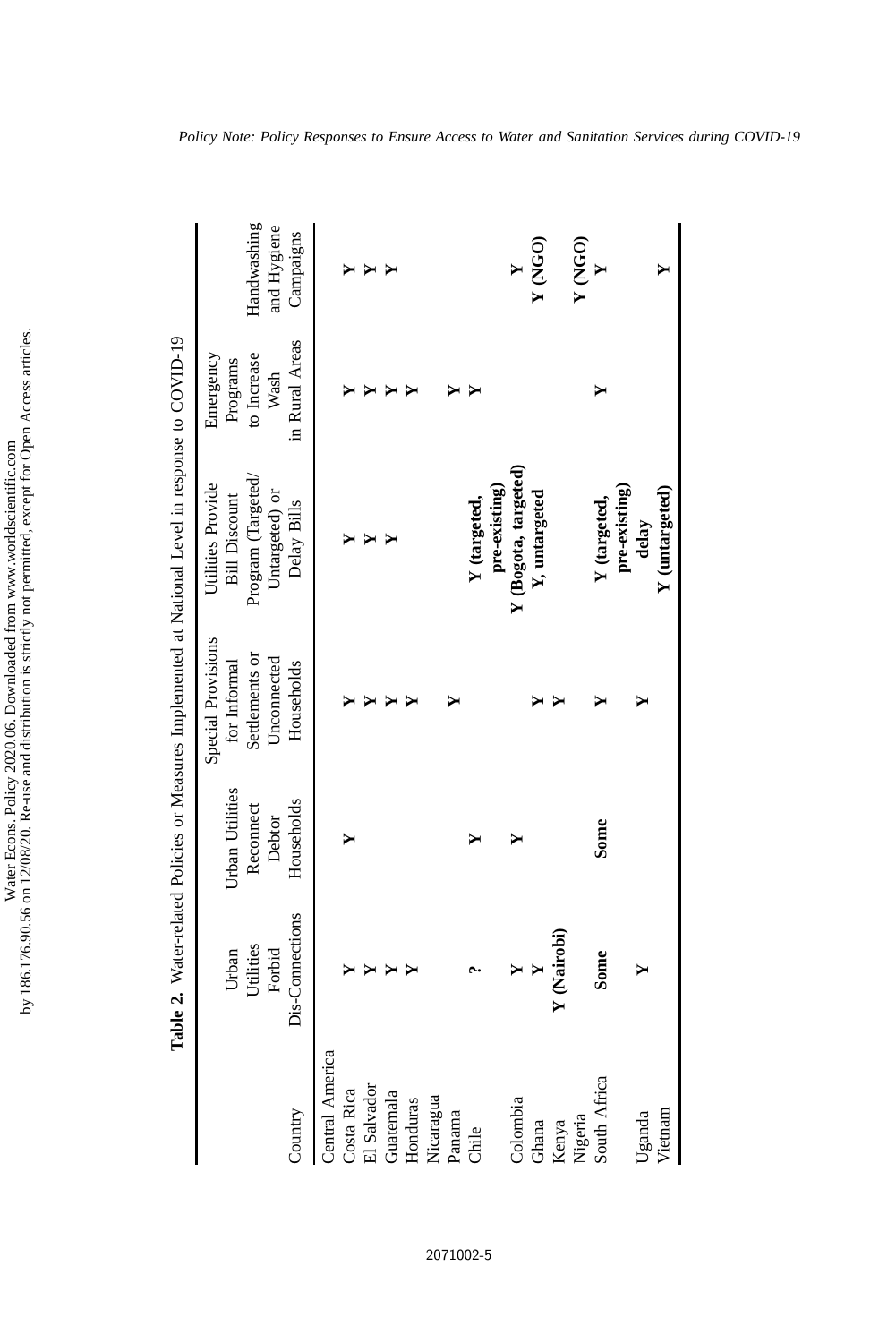income. The final subsidy amount depends on the city, the water fee and the household's socioeconomic status. For those enrolled in the country's Chile Soli*dario* anti-poverty program, the subsidy is up to 100% of the first 15  $m<sup>3</sup>$  per month. In response to the pandemic, the same eligible households who have a monthly water consumption below 10  $m<sup>3</sup>$  per month may delay paying their bill as long as the country is under the State of Catastrophe. Again, unpaid bills accumulate and must be repaid.

To help rural customers, the Ministry of Public Works announced a USD 6 million subsidy on May 29, 2020. The central government will transfer the money directly to each rural drinking water association. The association will decide how (and how much) money will go to the households in their community. The funds are expected to reach 700,000 rural households over three months.

#### 2.3. Colombia

According to the Housing Minister, over 250,000 families that were previously disconnected as a result of non-payment of utility bills were reconnected ([IAGUA](#page-12-0) [2020a](#page-12-0); [Ministry of Housing 2020](#page-12-0)). The cost of reconnection, normally paid by the customer, was waived. All households, including high-income families, who could not pay their bills were given the chance to pay in several installments. Over five million low-income households are estimated to have taken advantage of this program ([Ministry of Housing 2020\)](#page-12-0). The government also forbid service providers from increasing water rates during the pandemic, froze planned increases in the aqueduct (raw water) rates and suspended taxes on water purification inputs [\(IAGUA 2020b](#page-12-0)).

Additional support was given to households in some regions of the country. For example, Bogotá issued a decree providing a bill discount of COP \$15,056 (USD 4) to vulnerable households. This temporary benefit supplemented existing water subsidies and was meant to offset the expected increase in water bills due to increase in water consumption during the lockdown. It is equivalent to approximately  $1.41 \text{ m}^3$  of water consumption on average. The program relied on an existing government classification system to identify vulnerable households and determine eligibility for the bill discount program.<sup>3</sup>

A similar national-level program to provide subsidies to households through water bills was announced by the government under the emergency declaration.

<sup>&</sup>lt;sup>3</sup>In Colombia, households are classified according to socioeconomic strata in order to qualify for subsidies on utility bills and other services characteristics. These are based on housing quality, income and other factors. Low-income households are those in strata 1 and 2, middle households are strata 3 and 4, and high-income households are strata 5 and 6.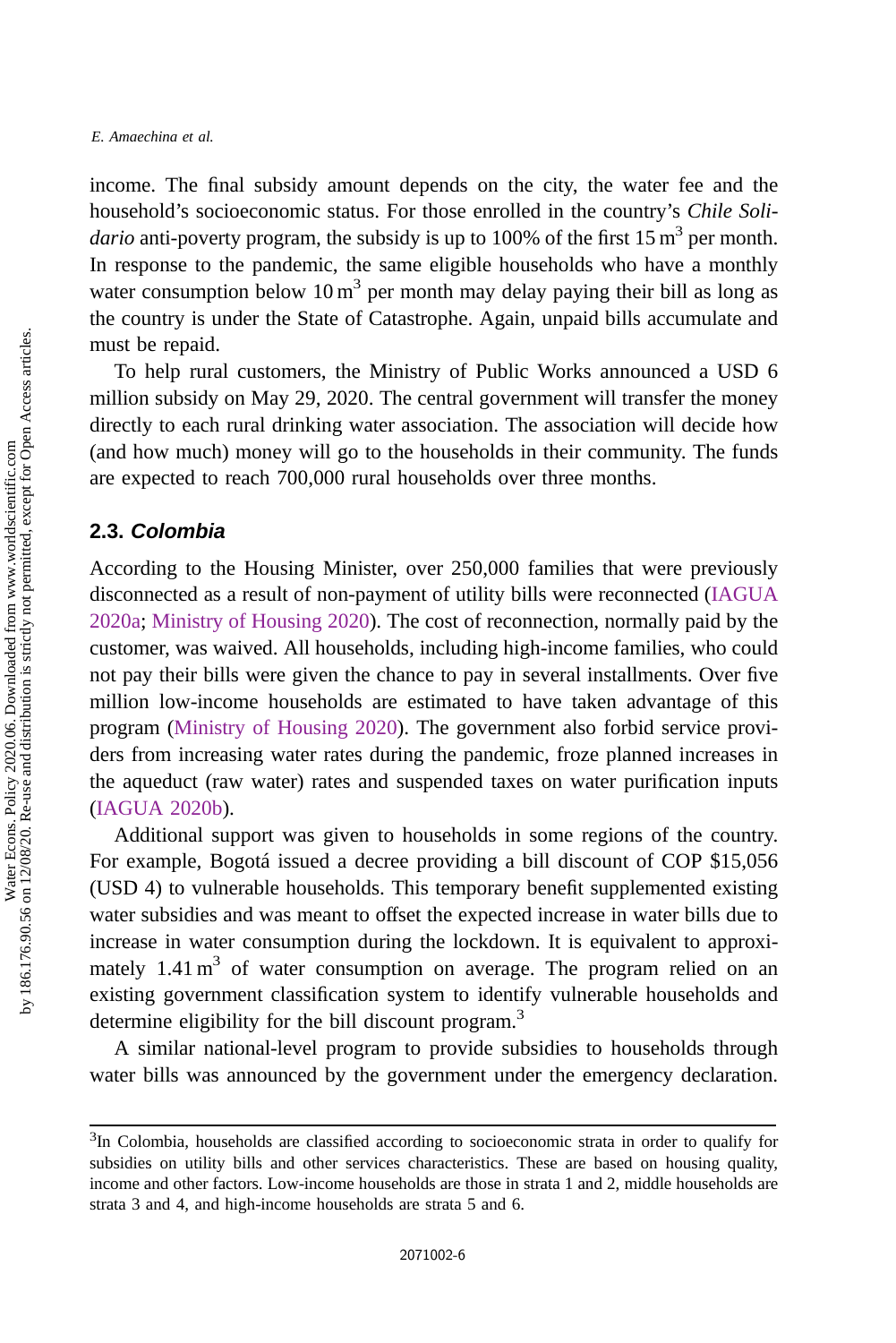Vulnerable households began receiving these benefits in April in some regions, but the decree was rejected by the constitutional court in July ([La Republica 2020](#page-12-0)). During the four months it operated, the national association of water companies estimated that the monthly cost of this program was around COP \$57 billion (USD 15 million). The four-month total was 0.02% of Colombia's annual GDP.<sup>4</sup> Water companies continue to apply the subsidy programs in place before the pandemic.

## 2.4. Ghana

Ghana is a fairly water-rich country yet many households do not have a reliable, safe domestic water supply. Only 36% of Ghana's population has safely managed drinking water and only 40% of urban households have access to piped water services (Table [1](#page-2-0)). Ghana Water Company Limited (GWCL) is the service provider for all urban areas in the country, while the Community Water and Sanitation Agency (CWSA) is responsible for rural water supplies. Ghana has taken significant action to maintain and improve access to water and sanitation services during the COVID-19 pandemic. In April, the government promised to pay the entire water bill for all domestic customers, urban and rural, for the months of April, May and June. This policy was subsequently extended through September.<sup>5</sup> The government pledged to reimburse GWCL's costs, which average Ghs95 million (USD 16.4 million) per month. The [Ministry of Finance](#page-12-0) ([2020\)](#page-12-0) reported that GWCL has invoiced and been paid for the first two months. The total commitment from the government to GWCL of approximately USD 51 million excludes the outstanding accounts payable to GWCL of the various ministries, departments and agencies who have not paid their water bills [\(Daily Graphic 2020\)](#page-11-0). In addition, the government has spent over Ghs80 million (USD 13.8 million) on handwashing stations and other essentials for schools that have re-opened. These policies have resulted in a significant increase in water use. [GWCL](#page-11-0) [\(2020\)](#page-11-0) reported that although the company budgeted for a 10% increase in water consumption due to the COVID-19 pandemic, actual consumption increased by 23% and 25% in April and May.

To help households that are not connected to the network or who receive intermittent service, the government through the GWCL provided communities with  $10 \text{ m}^3$  containers and contracted with public and private water tankers to keep the containers filled. Furthermore, during a three-month window, stand-pipe suppliers and other vendors could register with the district offices of the GWCL and be

<sup>4</sup> https://www.andesco.org.co/2020/08/03/que-pasara-con-los-subsidios-para-servicios-publicos-quetumbo-la-corte/.

<sup>&</sup>lt;sup>5</sup>https://citibusinessnews.com/govt-restores-free-water-for-3-more-months-free-power-for-lifelineconsumers/.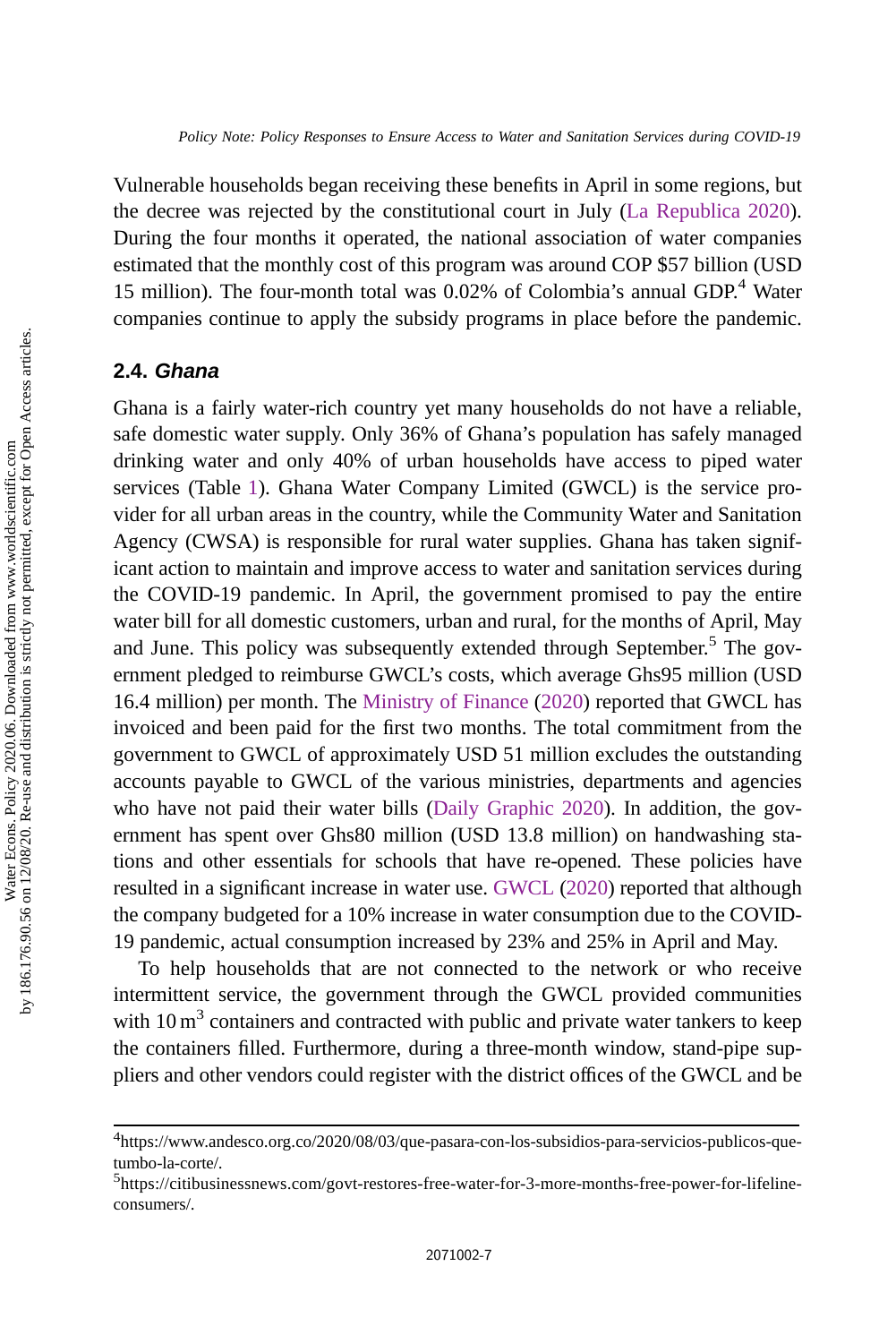reimbursed by GWCL for the costs of supplying community members at no charge. The government also encouraged connected houses with a reliable flow to supply other community members at no charge. The government also subsidized the costs of disinfecting markets, lorry terminals and schools.

The efforts described above have not reached all households and communities. For example, although new disconnections are forbidden during the pandemic, customers who had previously been disconnected for lack of payment were not reconnected and thus ineligible for the free water supplies. Similarly, the GWCL has required that customers clear all existing debt/arrears or pay an amount negotiated with District or Regional offices to be re-connected.<sup>6</sup> A recent online survey by the Center of Economics and Financial Studies (CEFS, Ghana) asked respondents whether they are happy with the free water bills. Three-quarters said they were, with 6% saying "no" and 19% saying "indifferent".

### 2.5. Kenya (Nairobi)

After the first case was confirmed in Nairobi in early March, the Ministry of Water, Sanitation and Irrigation instructed the Nairobi City Water and Sewerage Company (NCWSC) and other Water Sector Agencies to implement measures aimed at curbing the spread of COVID-19. NCWSC is one of the 88 water service providers (WSP) in Kenya, and currently provides approximately 80% of Nairobi with 6 hours of supply per day from piped connections. NCWSC stopped disconnecting households for non-payment, and instituted a program to help customers who are struggling to pay their bills. Customers apply in person at their local NCWSC branch office and negotiate a payment plan.

Comparing May 2020 with May 2019, water production dropped substantially, though this was primarily due to a landslide-caused break in a main raw water supply line to the city rather than the COVID-19 pandemic. Because of safety concerns and restrictions on movement, meter readings fell by 25%. The number of bill-paying customers fell from 127,000 in May 2019 to 89,000 in May 2020, indicating a substantial reduction in the number of customers paying their bills. Revenues in May 2020 were 30% lower than in May 2019. It is unclear whether this change in customer bill payment was associated with dissatisfaction with the service disruption, economic hardship due to COVID-19, the suspension of disconnections or a combination thereof.

To help unconnected households living in informal settlements, the Ministry of Water, Sanitation and Irrigation set aside Kshs.620 million (USD 5.7 million) to

<sup>6</sup> https://www.myjoyonline.com/news/national/allow-tenants-to-use-water-for-free-ghana-water-company-tells-landlords/.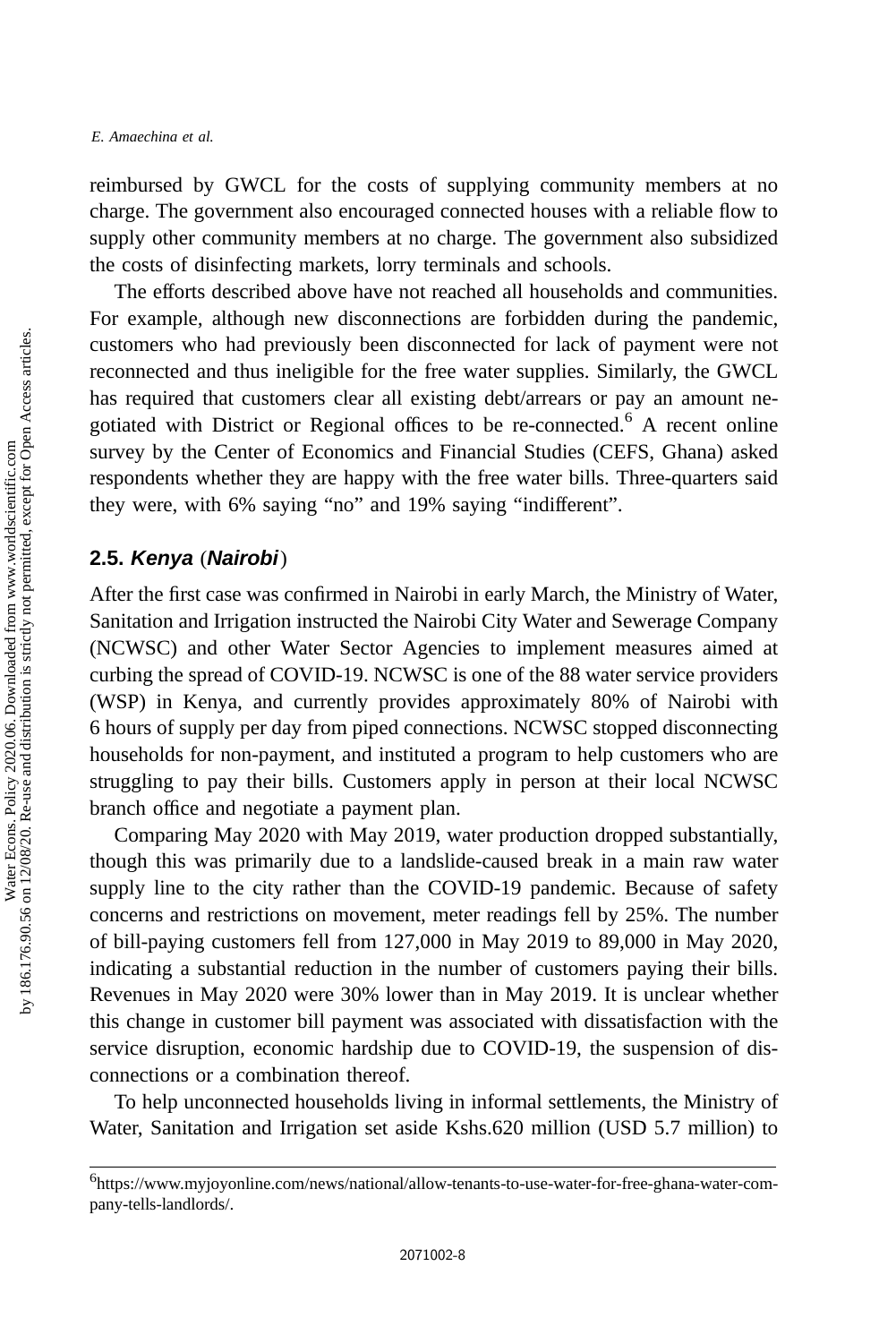drill and equip 93 boreholes and elevated storage tanks with a capacity to store 24,000 l of water. The new boreholes are expected to provide water at no cost to 600,000 residents.

#### 2.6. Nigeria

Nigeria has low levels of access to improved water and sanitation services (Table [1\)](#page-2-0). Cash support and food assistance has been provided to some poor households to cushion the financial impact of lockdowns, but water supply has not been a focus. We found no evidence from stakeholder discussions or newspaper reporting that water utilities in the country placed a moratorium on disconnections, reconnected previously disconnected households, subsidized or delayed bills, or provided special services to unconnected households. Because of the low levels of piped connections, most Nigerian households rely on multiple sources like tanker suppliers, rainwater harvesting, and neighborhood boreholes. There is anecdotal evidence that the price of these sources is rising in some cities [\(Washington Post](#page-12-0) [2020](#page-12-0); [This Day 2020](#page-12-0)). It is not clear whether this is because of higher demand or increased logistical challenges for vendors due to COVID-related restrictions.

Several NGOs appear to be working with the government on hygiene and water and sanitation campaigns. For example, WaterAid is partnering with the federal government and some states to improve hygiene behavior and install hand washing facilities in public places ([WaterAid 2020](#page-12-0)). Also, the International Committee of Red Cross (ICRC) and Nigeria Red Cross Society (NRCS) has continued to improve access to hygiene facilities and clean water for displaced people as a means to limit the spread of COVID-19 ([ICRC 2020\)](#page-12-0).

#### 2.7. South Africa

In South Africa, the National Department of Water and Sanitation manages and protects the country's water resources while municipalities are responsible for providing water and sanitation services. During the COVID-19 lockdown, different tiers of government worked collaboratively to distribute water to communities that lack access to piped water connections in the home. The National Department of Water and Sanitation set up a COVID-19 Command Center for Water and Sanitation which prioritized providing water to densely populated informal settlements and rural areas ([South African Government 2020](#page-12-0)). The national government, in collaboration with municipalities, distributed water to under-served areas via tanker trucks on a daily basis and installed storage tanks. In Cape Town, the plan is to eventually connect new storage tanks to the formal reticulated system [\(PMG 2020](#page-12-0)).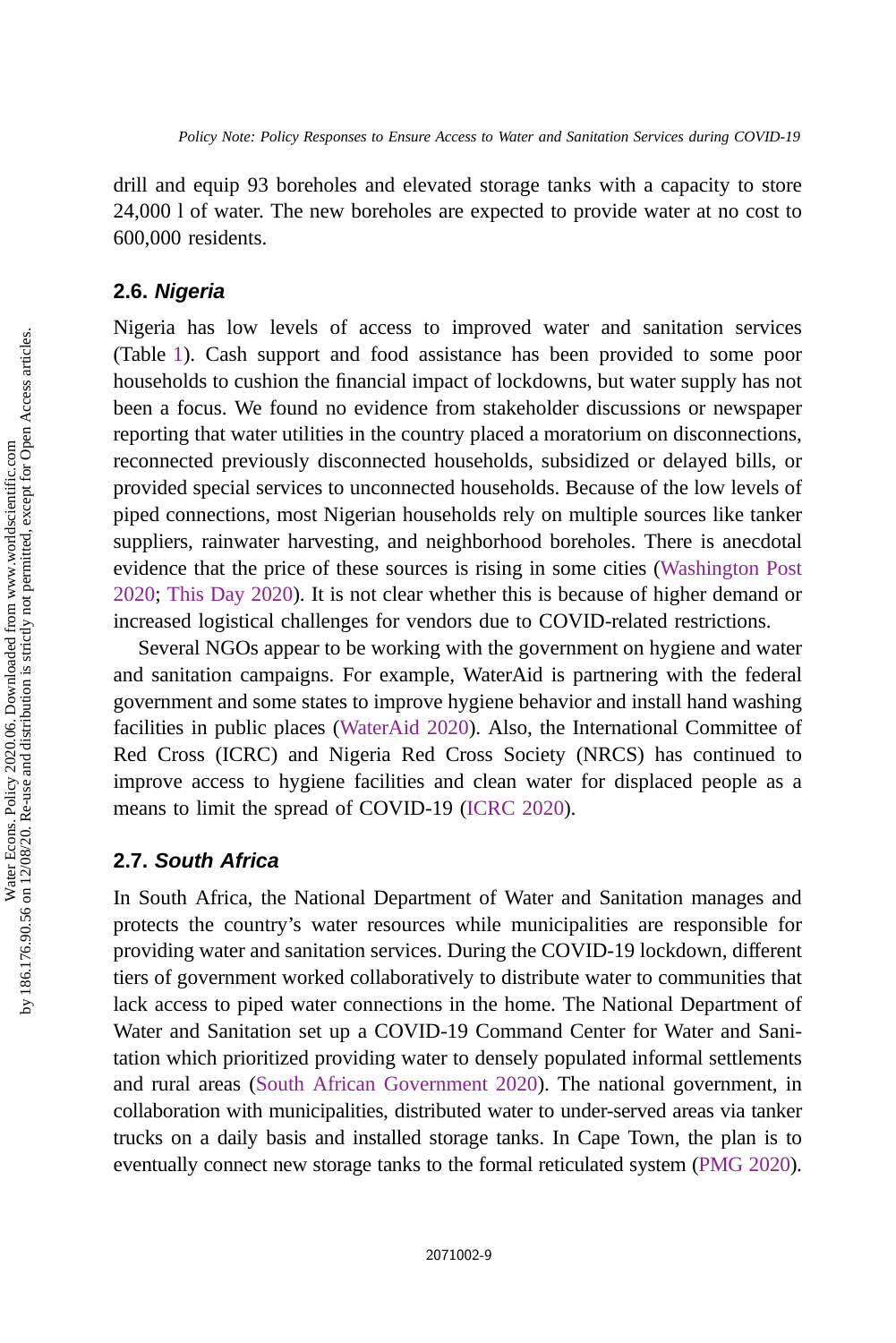#### E. Amaechina et al.

Cities implemented a range of policies to maintain and improve access to water and sanitation services. Cape Town sped up the process for registering households for its existing customer assistance program who had not already been automatically enrolled.<sup>7</sup> The program provides qualifying households (with piped connections)  $10.5 \text{ m}^3$  per month of water for free [\(PMG 2020\)](#page-12-0). Households that did not qualify for the indigent program but were struggling financially due to the nationwide COVID-19 lockdown could arrange a payment plan with the City [\(City](#page-11-0) [of Cape Town 2020\)](#page-11-0).

The City of Johannesburg reconnected households whose water (and electricity) had been cut off due to non-payment ([BusinessTech 2020a\)](#page-11-0). The eThekwini Municipality (Durban) did not reconnect nonpaying water users ([Comins 2020\)](#page-11-0). The City of Cape Town does not disconnect water supply from residents but can restrict water use for accounts that are in arrears. However, this practice was suspended before the lockdown in March 2020 [\(PMG 2020\)](#page-12-0).

Municipalities in South Africa depend heavily on revenues from utility customers to fund the provision of municipal services. Despite the negative financial impact that the COVID-19 lockdown has had on many households, water and sanitation tariffs actually increased by 4.5% in Cape Town (in July 2020), 6.6% in Johannesburg and 9.9% in the eThekwini Municipality [\(BusinessTech 2020b;](#page-11-0) Dlamini 2020). Rate increases planned before the pandemic, however, were even steeper. For example, the originally planned tariff increase for eThekwini was 23% (eThekwini Municipality 2020).

#### 2.8. Uganda

One week after Uganda registered its first case in March 2020, President Museveni announced three main interventions by the National Water and Sewerage Corporation (NWSC) to counter the pandemic. First, the government suspended disconnections for non-payment. Customers will, however, have to pay any accumulated arrears if they choose not to pay their bills on time. Second, the NWSC and Kampala Capital City Authority (KCCA) installed 300 water points in high-risk public spaces (e.g., markets, transport hubs) in the central business district and city suburbs to promote handwashing, hygiene and disinfection. At the time of writing, NWSC was planning to replicate this strategy elsewhere in the country. Third, NWSC partnered with two private sector businesses to build 23

 $7$ Households are automatically enrolled in the indigent support program in Cape Town if their municipal property value is lower than R300,000 (approximately USD 21,000). Households can also apply for indigent status if their property value is higher than R300,000 but their total monthly household income is less than R6,000 (approximately USD 400).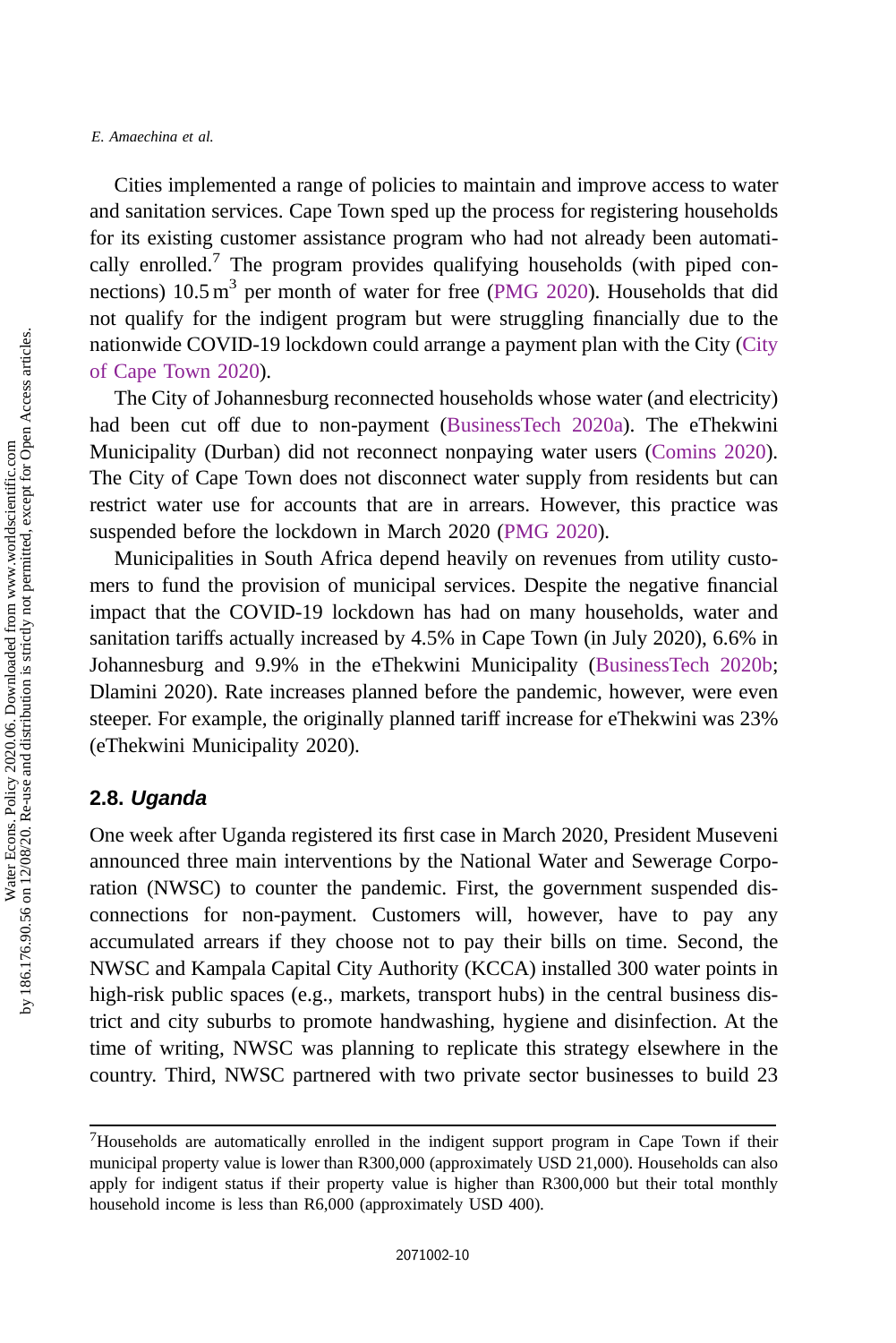low-cost, emergency water reservoirs in informal neighborhoods that are not yet served by public standpipes. The tanks would be refilled using water tanker trucks. The initiative is expected to benefit an estimated 30,000 residents. Customers are supposed to be charged the official NWSC public tap tariff of UGX 25shs (USD 0.01) per 20L jerrycan.

Uganda faces special challenges as one of the largest refugee-hosting countries in the world. For refugees, the COVID-19 outbreak and associated containment measures will likely impact timely maintenance of facilities, as well as access to populations to conduct widespread risk communication on disease prevention.

#### 2.9. Vietnam

Nearly everyone in Vietnam has access to piped water services, and Vietnam has been relatively successful in limiting the spread of COVID-19. In early April, the Prime Minister requested all provinces and cities to lower domestic water tariff and wastewater discharge fees to provide financial support to households in response to the economic hardships associated with movement restrictions. In response, most provinces and their water utilities reduced the bills of rural customers 10%, on average, for the months of April, May and June. Bills for urban customers were reduced by 5–10%. Some provinces decided to further reduce water bills to zero for "poor" and "near-poor" households and for households in quarantine sites, including two entire communes.

#### 3. Conclusions

One question is whether any of these measures have done anything to reduce the spread of COVID-19. It is too soon to tell and beyond the scope of this policy note to speculate.

Our scan of countries' attempts to maintain and improve access to water and sanitation services during the COVID-19 pandemic has highlighted several themes.

First, many countries have taken action to stop disconnections due to nonpayment. In addition, with the exception of Ghana, Colombia and Vietnam, many countries are not instituting new water subsidy programs, and are instead choosing to defer customers' bills for future payment, presumably when the pandemic recedes and households will be able to pay their bills. This raises important questions about the sustainability of utility finances. Many of service providers were already in poor financial health before the pandemic [\(Walton 2020\)](#page-12-0).

Second, although it is easier for utilities to help customers with piped connections who regularly receive bills, unconnected households have received less help. Unconnected households in urban informal areas or in rural areas collect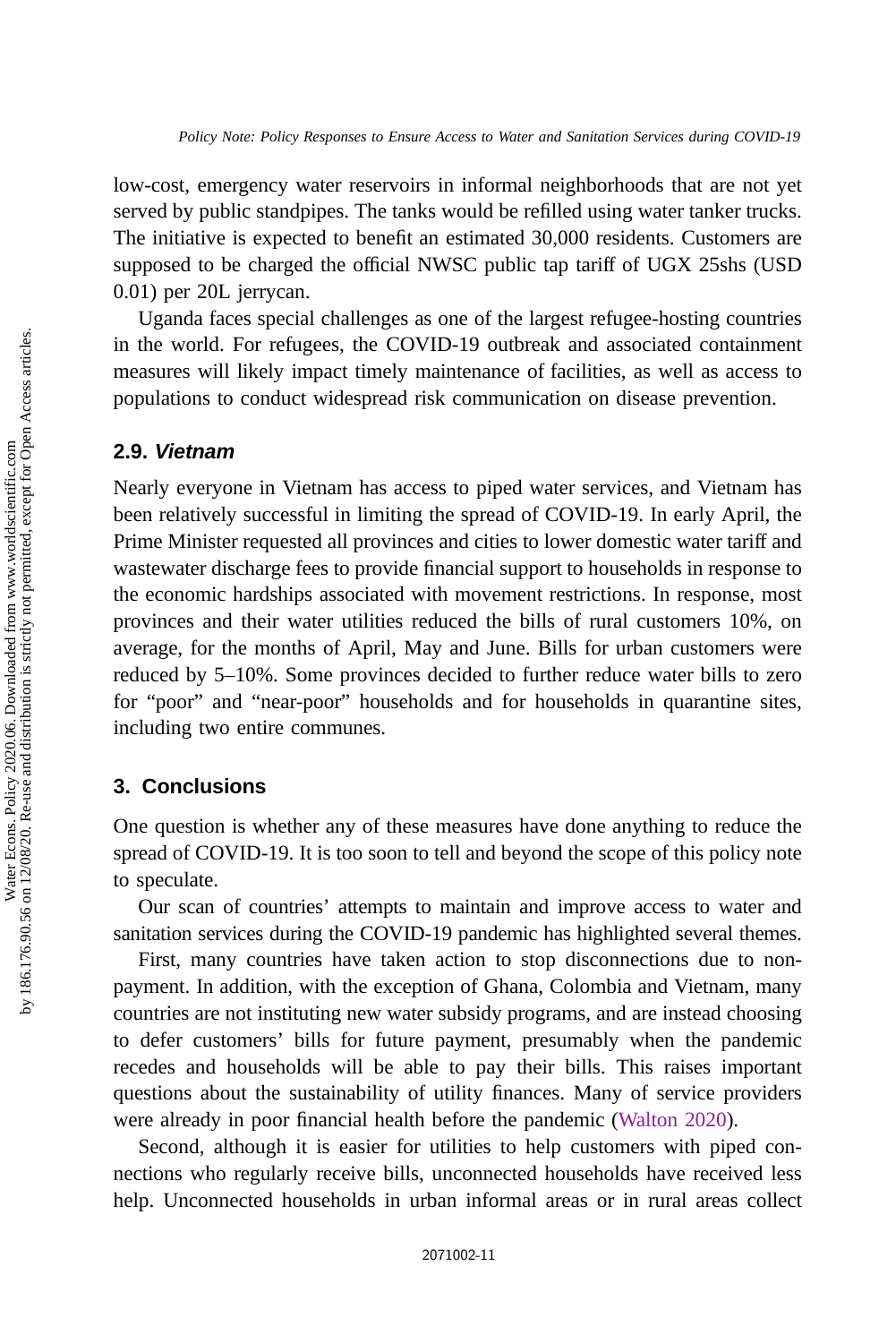<span id="page-11-0"></span>water from a variety of sources (e.g., public wells and taps, private water vendors, handpumps, surface water sources, etc.). The use of these alternative water sources may make it difficult to adhere to "stay at home" recommendations, further exposing them to virus spread. This is similarly true for connected households with intermittent service, who must supplement their supply by obtaining away from home.

Third, the case of Vietnam demonstrates that in places where COVID-19 has been relatively well-managed with public health measures, there was relatively little need for dramatic policy responses in the water and sanitation sector.

Finally, the crisis has accentuated the importance of strong governance structures and resilient water utilities for dealing with external health, environmental and economic shocks. Improving the flexibility of regulatory frameworks and the sustainability of water utilities is a necessary step for ensuring access to water and sanitation for all in an ever-changing world.

#### References

- Amuakwa-Mensah, F, RA Klege, PK Adom and G Köhlin (2020). COVID-19 and Handwashing: Implications for Water Use in Sub-Saharan Africa. Environment for Development, Discussion Paper Series, EFD DP 20–18.
- BusinessTech (2020a) (March 25, 2020). Johannesburg reconnects water and lights for all non-paying residents ahead of lockdown. https://businesstech.co.za/news/energy/ 384733/johannesburg-reconnects-water-and-lights-for-all-non-paying-residentsahead-of-lockdown/ [5 August 2020].
- BusinessTech (2020b) (July 9, 2020). Joburg and Cape Town hike tariffs as consumers buckle under coronavirus pressure. https://businesstech.co.za/news/business/414723/ joburg-and-cape-town-hike-tariffs-as-consumers-buckle-under-coronavirus-pressure/ [5 August 2020].
- City of Cape Town (August 4, 2020). Help available for higher lockdown bills due to higher water, power usage. http://www.capetown.gov.za/Media-and-news/Help% 20available%20for%20higher%20lockdown%20bills%20due%20to%20higher% 20water,%20power%20usage [5 August 2020].
- Cohen, J and K Kupferschmidt (2020). Countries test tactics in war against COVID-19. Science, 367(6484), 1287–1288.
- Comins, L (2020) (March 27, 2020). Durban municipality not following City of Joburg in debt reprieve during lockdown. https://www.iol.co.za/mercury/news/durban-municipality-not-following-city-of-joburg-in-debt-reprieve-during-lockdown-45648041 [5 August 2020].
- Daily Graphic (April 14, 2020). Free Water Directive to Cost Almost Ghs 300m. https:// www.graphic.com.gh/news/general-news/free-water-directive-to-cost-almost-gh-300m.html [3 July 2020].
- Ghana Water Company Limited (GWCL, 2020). Sanitation and Water for All (SWA) Partner Exchange Forum. Sanitation and Water for All. https://www.sanitationand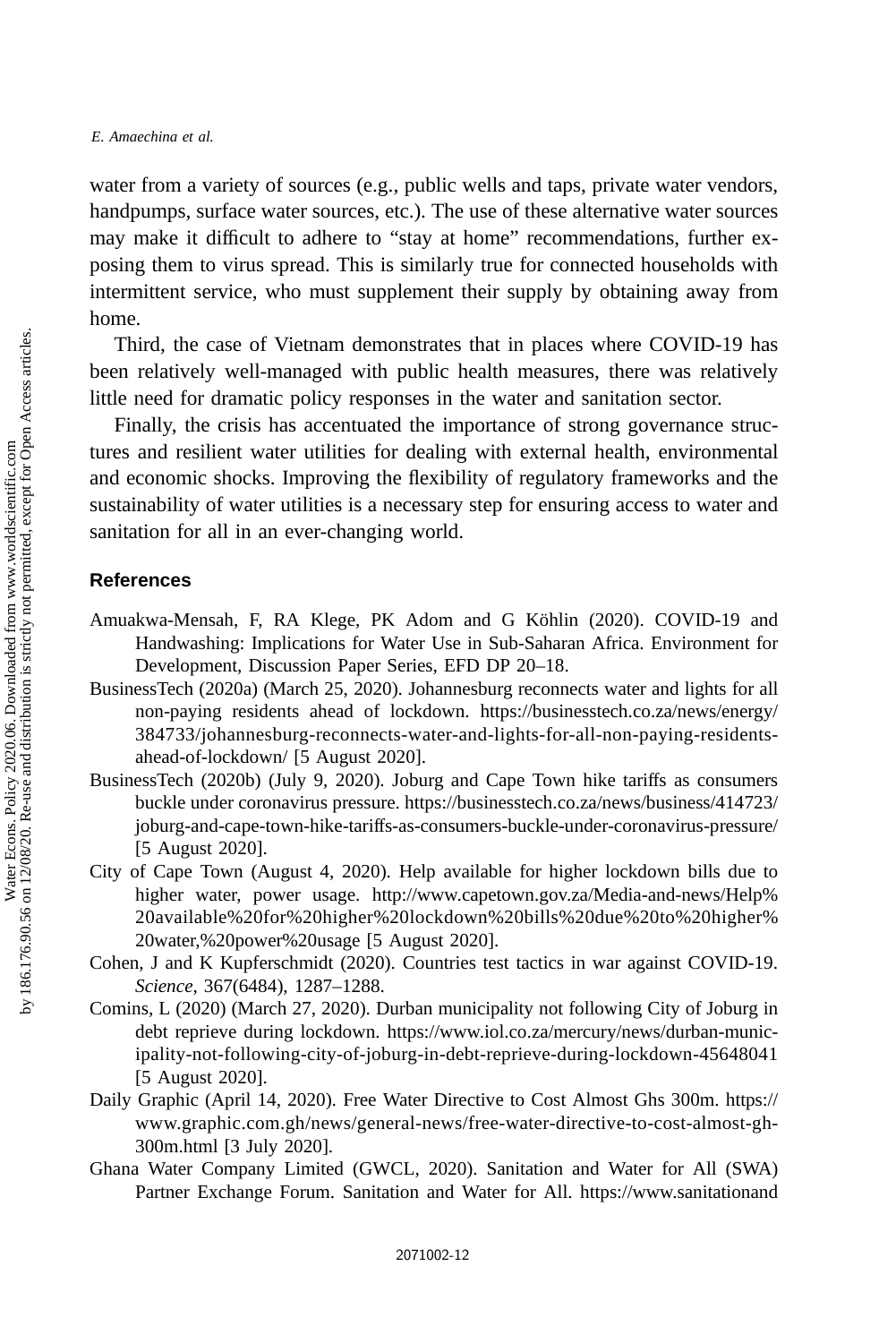<span id="page-12-0"></span>Policy Note: Policy Responses to Ensure Access to Water and Sanitation Services during COVID-19

waterforall.org/news/swa-partners-exchange-forum-balancing-consumer-protectionand-utility-financial-stability [3 July 2020].

- IAGUA (2020a). "Colombia reconecta a más de 123.000 familias al sistema de acueducto para prevenir el COVID-19". https://www.iagua.es/noticias/minvivienda/colombiareconecta-mas-123000-familias-al-sistema-acueducto-prevenir-covid-19 [26 March 2020].
- IAGUA (2020b). "Colombia anuncia nuevas medidas desde el sector de agua potable para prevenir el coronavirus". https://www.iagua.es/noticias/minvivienda/colombiaanuncia-nuevas-medidas-sector-agua-potable-prevenir-coronavirus [20 March 2020].
- ICRC (2020) ICRC Response to Covid-19 Nigeria, March-April 2020. https://www.icrc. org/en/document/nigeria-icrc-response-covid-19 [17 July 2020].
- La Republica (2020). "Decreto de subsidio a servicios públicos se cayó por falta de firmas de dos ministros." https://www.larepublica.co/economia/decreto-de-subsidioa-servicios-publicos-se-cayo-por-falta-de-firmas-de-dos-ministros-3035537 [24 July 2020].
- Madrigal, R, B Viguera and R Marín (2020). Agua y saneamiento frente a la Covid-19: desafíos y respuestas en Centroamérica. Síntesis Política. EfD-CA, CATIE, Costa Rica.
- Ministry of Finance (2020). Sanitation and Water for All (SWA) Partner Exchange Forum. Sanitation and Water for All. https://www.sanitationandwaterforall.org/news/swapartners-exchange-forum-balancing-consumer-protection-and-utility-financial-stability [3 July 2020].
- Ministry of Housing (Colombia) (2020). "Gobierno lanzó nuevas medidas de alivio económico para el pago de los servicios públicos". http://www.minvivienda.gov.co/ sala-de-prensa/noticias/2020/abril/gobierno-lanzo-nuevas-medidas-de-alivio-economicopara-el-pago-de-los-servicios-publicos [16 April 2020].
- PMG (Parliamentary Monitoring Group) (2020). City of Cape Town on its COVID-19 response plans: follow-up meeting. https://pmg.org.za/page/CityofCapeTownonits-COVID19responseplansfollowupmeeting [5 August 2020].
- South African Government, 2020 (2020). Minister Lindiwe Sisulu on government's response to Coronavirus COVID-19 pandemic. https://www.gov.za/speeches/ministerlindiwe-sisulu-government%E2%80%99s-response-coronavirus-covid-19-pandemic-29-apr-2020 [5 August 2020].
- This Day (2020). Nigeria: Water Crisis in Lagos, the Battle frontline of COVID-19. https:// www.thisdaylive.com/index.php/2020/05/10/water-crisis-in-lagos-the-battle-frontline-for-covid-19/.
- Walton, B (2020). 'Utilities in Developing Countries, in Financial Tailspin, Try to Keep Water Flowing During Pandemic and Beyond', Circle of Blue. https://www.circleofblue.org/2020/world/utilities-in-developing-countries-in-financial-tailspin-tryto-keep-water-flowing-during-pandemic-and-beyond/ [28 May 2020].
- WaterAid (2020). Nigeria cannot defeat COVID-19 pandemic without improved access to clean water and good hygiene practices by citizens. WaterAid May 8 2020. https:// www.wateraid.org/ng/media/nigeria-cannot-defeat-covid-19-pandemic-without-improved-access-to-clean-water-and-good [2 July 2020].